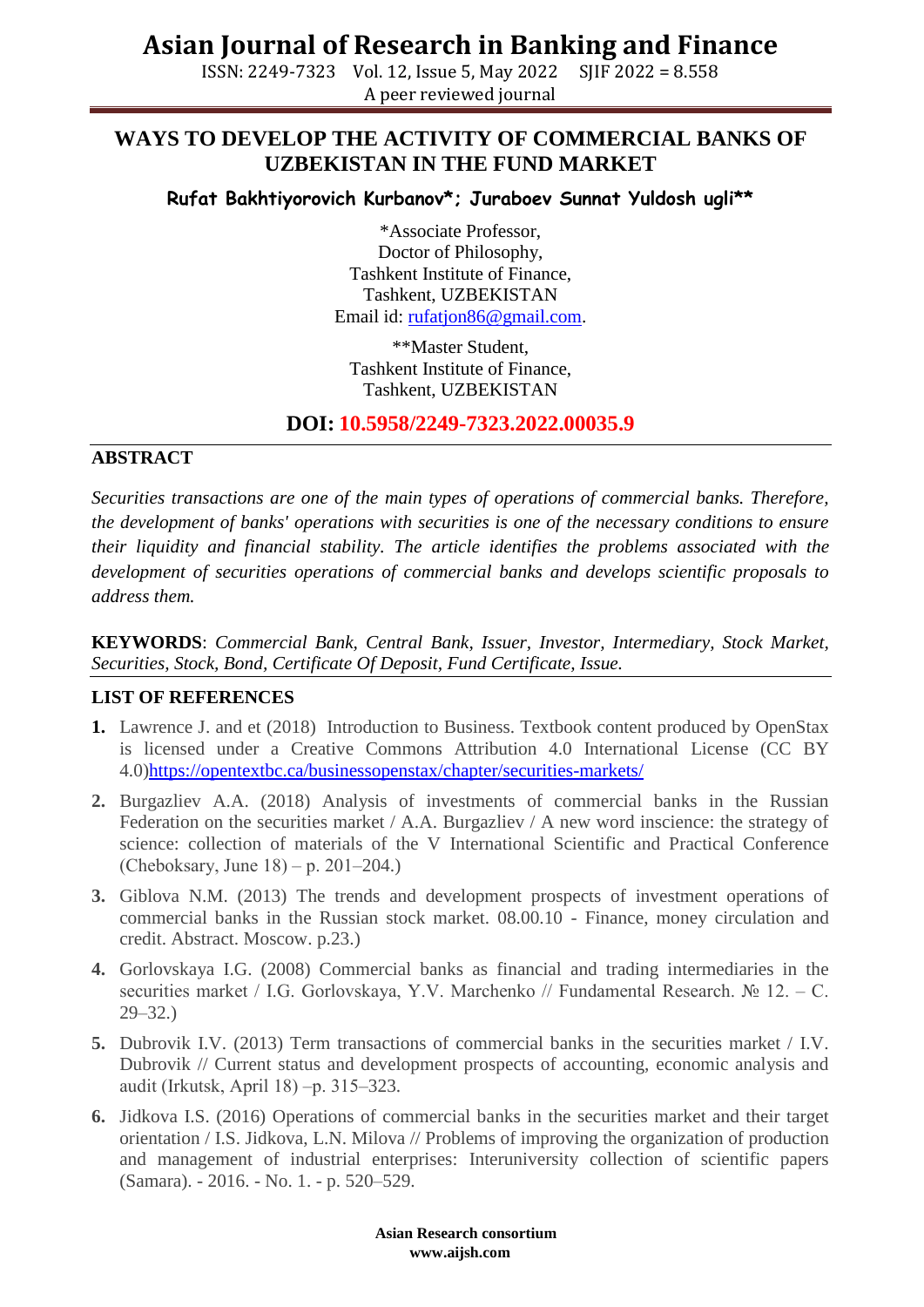### **Asian Journal of Research in Banking and Finance**

ISSN: 2249-7323 Vol. 12, Issue 5, May 2022 SJIF 2022 = 8.558 A peer reviewed journal

- **7.** Zavgorodnaya, A.S. (2018) Activities of commercial banks in the securities market / A.S. Zavgorodnaya, A.Yu. Adjieva // Questions of science and education.  $\mathcal{N}_2$  4 (16). – p. 20–22.
- **8.** Zaitseva L.G. (2016) Intermediary activities of commercial banks in the securities market / L.G. Zaitseva // Economics of Sustainable Development. № 4 (28). ‒ p. 32–36.
- **9.** Lantseva N.A. (2015) Activities of commercial banks in the securities market: issue operations and own transactions with securities / N.A. Lantseva // Scientific notes of the Tambov branch of ROSMU.  $\mathcal{N}_2$  4. – p. 170–176.)
- **10.** Lyuts E.V. (2019) Trends and prospects of domestic commercial banks in the securities market. Scientific Bulletin: Finance, Banking, Investment № 3. p.57-69.
- **11.** Mikhailova N.Yu. (2017) The activities of commercial banks in the securities market: current problems and prospects / N.Yu. Mikhailova, E.E. Bicheva // Scientific almanac. № 5-1 (31). – p. 155–157.
- **12.** Reisberg B.A. (2013) Modern economic dictionary / B.A. Reisberg, L.Sh. Lozovsky, E.B. Starodubtseva; 6th ed., Revised. and add. - M.: Infra -М. – 512 p.
- **13.** Fedorenko I.N. (2014) The level of capitalization of the Russian banking sector and the entry of banks into the securities market / I.N. Fedorenko // Financial analytics: problems and solutions. № 18 (204). – p. 43–49.
- **14.** Yakovlev D.S. (2009) Commercial banks as underwriters in the securities market / D.S. Yakovlev // Actual problems of economic sciences.  $N_2$  7. – p. 198–203.
- **15.** Yakunin S.V. (2010) The mechanism of the bank in the securities market / S.V. Yakunin // Vector of Science, Togliatti State University.  $\mathcal{N} \subseteq 3$  (13). – p. 177–179.
- **16.** Yashchenko E.A. (2019) Strategy of Russian banks in the securities market. Business strategies.Electronic scientific and economic journal. № 01 (57) p. 6-9.
- **17.** Qurbonov, R. (2019) "Theoretical And Practical Aspects Of The Formation Of Private Banks' Resource Base," International Finance And Accounting: Vol. 2019 : Iss. 5 , Article 7. Available At: [Https://Uzjournals.Edu.Uz/Interfinance/Vol2019/Iss5/7](https://uzjournals.edu.uz/interfinance/vol2019/iss5/7)
- **18.** Kurbonov, R. PhD (2021) "ANALYSIS OF EFFICIENCY INDICATORS OF PRIVATE BANKS ACTIVITY, "International Finance and Accounting: Vol. 2021: Iss. 1, Article11.
- **19.** Available at:<https://uzjournals.edu.uz/interfinance/vol2021/iss1/11>
- **20.** Гиблова Н.М. Тенденции и перспективы развития инвестиционных операций коммерческих банков на фондовом рынке России. Автореферат диссертации на соискание ученой степени кандидата экономических наук. – Москва, 2013. – 26 с.
- **21.** Банковское дело. Учебник / Под ред. О.И. Лаврушина. 13-е изд. М.: КНОРУС, 2020. С. 477-498; 514-522. (632 с.)
- **22.** Байбеков И.Р. Формирование облигационных портфелей коммерческими банками на российском биржевом рынке. Автореферат диссертации на соискание ученой степени кандидата экономических наук. – Саратов, 2015. – 29 с.
- **23.** Frederic S. Mishkin. The Economics of Money, Banking, and Financial Markets, 11th Edition. Pearson, 2016. – P. 235. (745 p).
- **24.** Frederic S. Mishkin and Stanley G. Eakins. Financial markets and institutions. Global edition. Pearson, 2018. – P. 290. (706 p).